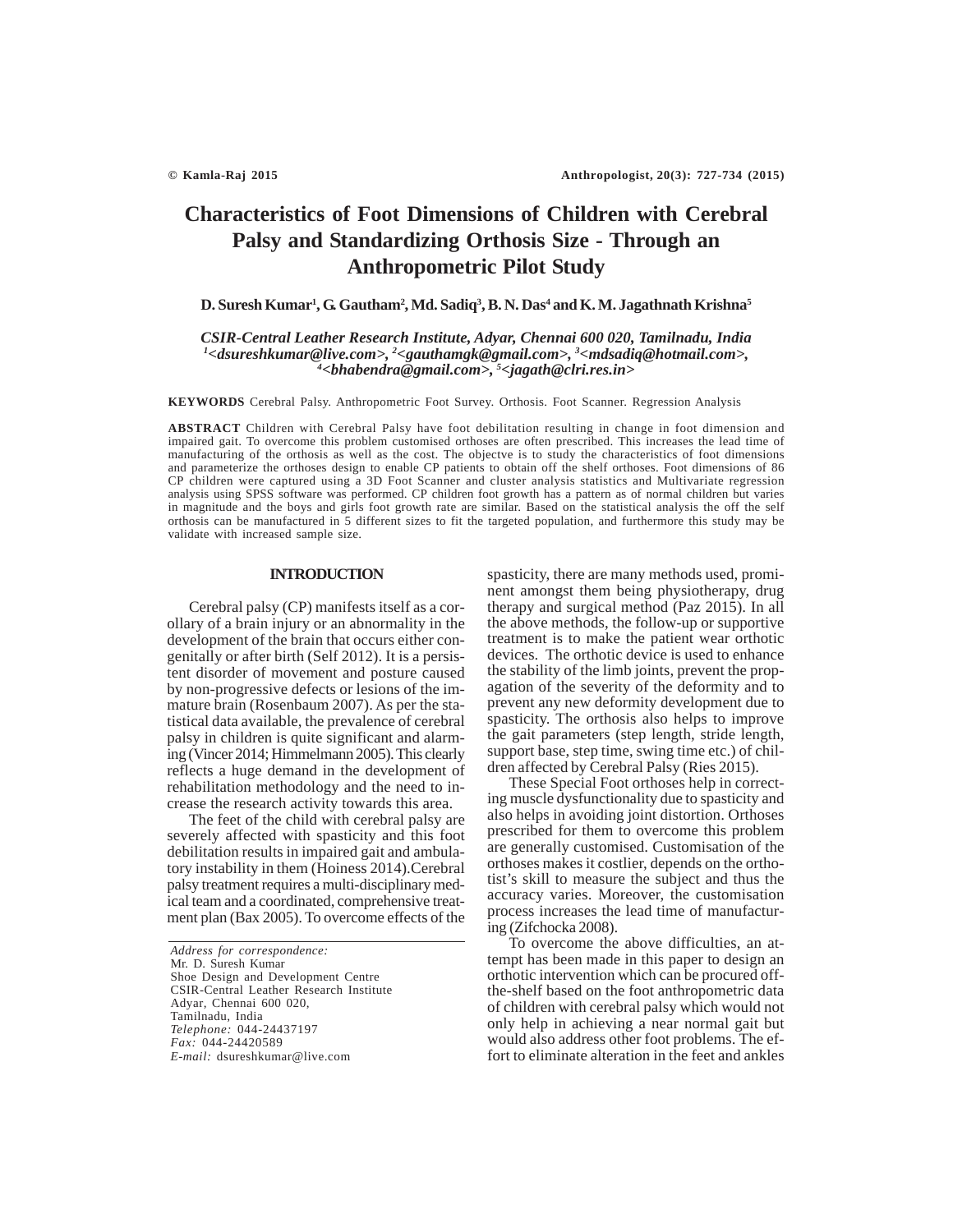is both understandable and important, but to design the correct orthosis, it is imperative that the "Foot Dimensional characteristics" of the children with cerebral palsy be determined and understood so that the correct orthosis is designed, manufactured and fitted.

For development of a standard sizing system for orthoses, the first and foremost thing is to understand the growth pattern of the CP children foot. There are many studies on normal children foot growth rate which shows a pattern in their foot measurements (Gould 1990; Wenger 1983). Using this, groupings are made to manufacture shoes so that the general population can use it as an "off the shelf" item. So, like the grouping of normal shoes, the size groupings for the orthoses for CP children can also be done if the foot growth has a pattern to it. Even the same grouping can be used if CP children growth pattern matches the normal children growth pattern.

#### **Objectives**

The study is to carry out an anthropometric foot survey in children afflicted with Cerebral Palsy and to critically analyse the variation of CP children's various foot parameters from that of normal children and also to examine whether any grouping of the foot measurement data could be done in order to parameterize the design of the orthoses.

#### **METHODS**

#### **Participants**

To understand the dimensional characteristics of children afflicted with cerebral palsy, an anthropometric study of their feet was carried out. For this study a school which has around 425 children in their two branches in the same region were selected for the foot survey. The recruitment was made on the basis of inclusive criteria of 4 to 13 years of age with any type of spastic cerebral palsy and children who have difficulty in standing even with support were excluded. By applying the inclusion and exclusion criteria, 86 children were selected and included in the foot survey after obtaining prior consent from the Institute director. After the foot survey the data was analysed for its integrity and it was found that data on 58 children was possible for analysis. A total of 58 children from special school for CP children were recruited for the study, 35 male subjects and 23 female subjects were included in this study. To establish the significance of the study, a comparative analysis was also carried out with control group comprising the same region and same set of foot parameters measured and comparable sample size in healthy and normal children in the same age bracket.

#### **Measuring Procedure**

The foot dimensions of the children were captured using a sophisticated '3D Foot Scanner' which incorporated state of the art laser and camera technology. The 3D Foot Scanner allowed us for capture of accurate 3D foot shape data in a matter of seconds and thus did not disturb the patients for long. The scanner could be used as a standalone unit for foot measurement analysis and size estimation or alternatively used in conjunction with other specialised orthopaedic systems for custom or orthopaedic footwear applications.

Using this scanner ensured a fast capture of the complete foot in a single pass with a high level of accuracy of about  $\pm 1$  mm. The scanner guaranteed reliable, consistent scanning operation and had the advantage of being portable and easy to move between locations with ease of use and ease of installing and dismantling.

The children were assisted with placement of their feet in the foot scanning device and their feet data – both right and left were captured using the system. This system was also provided with a 'Measuring Software' which helped in analysing the dimensions and shapes of the 3D foot data. The major advantage of using this system was that the foot data got converted to '3D cloud' data which meant that the exact shape of foot could be viewed and also gave room to edit if required.

#### **Statistical Analysis**

Statistical analysis is performed using SPSS software. To classify the foot size depending on various dimensions of foot, a cluster analysis is carried out. Student's t-test is made to find whether there is any significant difference in various foot measurements of CP children compared to that of normal children. Subsequently, correlation between the measured foot parameters was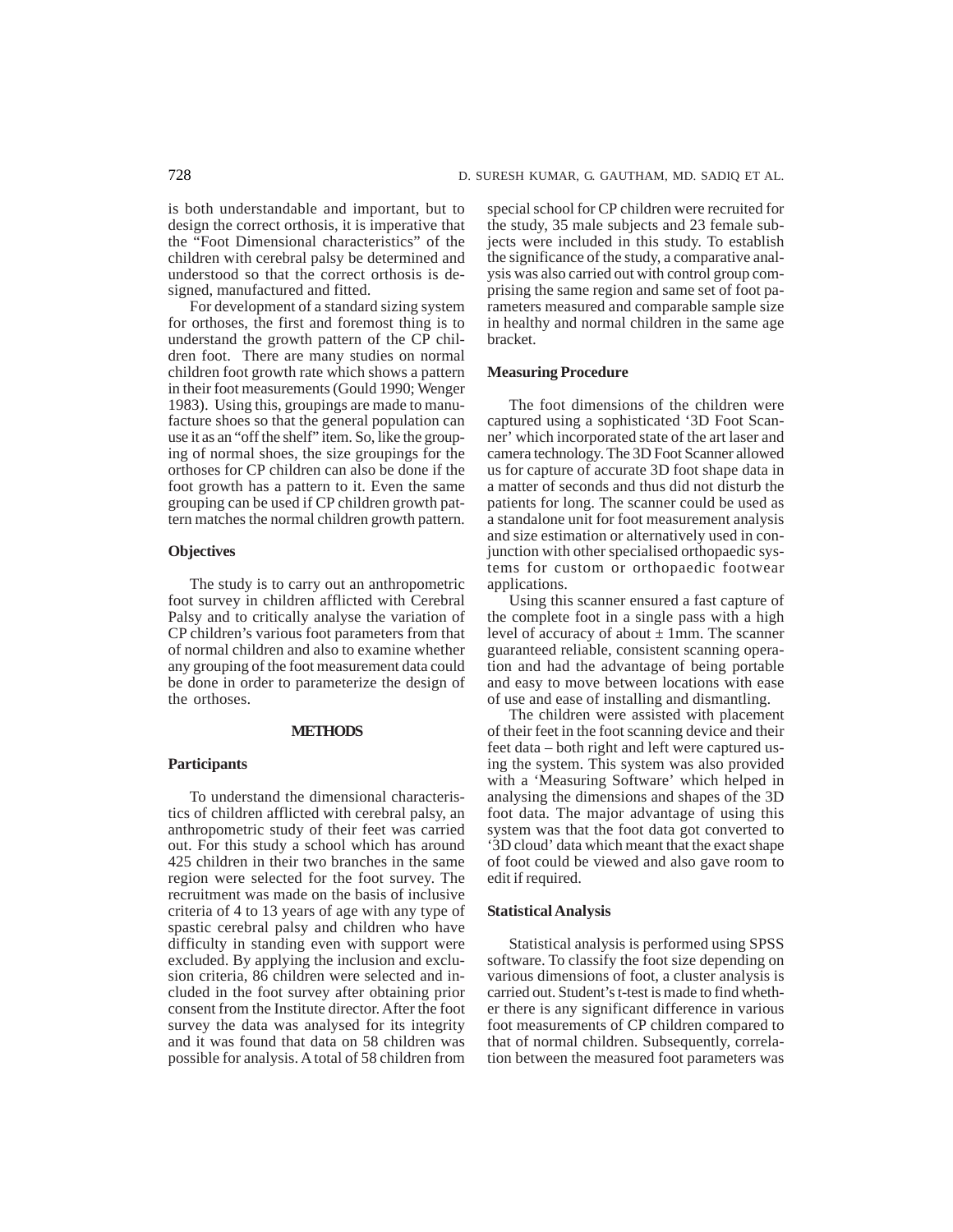calculated and fitted an appropriate regression model for the parameters. The standard normal curve is used as a reference chart to classify into different sizes.

#### **RESULTS**

The statistical analysis was carried out with 95 percent confidence level. The results shows that the foot parameters of a cerebral palsy children also follows a similar foot dimension pattern as that of the normal children, but it is lower than the normal children with respect to the magnitude (Figs. 1 and 2). To know the significance between the CP and normal children foot dimension, the t-test was performed (Table 1). The results conforms statistical significant difference between the control subjects and those of the CP subjects and it is obvious that foot growth of the cerebral palsy children lags the growth seen in the normal children in terms of magnitude.

The grouping of girls and boys data is done by combining both the values and a summary statistics is given in Table 2. To check the varia-



**Fig. 1. Group statistics for boys with cerebral palsy**



**Fig. 2. Group statistics for girls with cerebral palsy**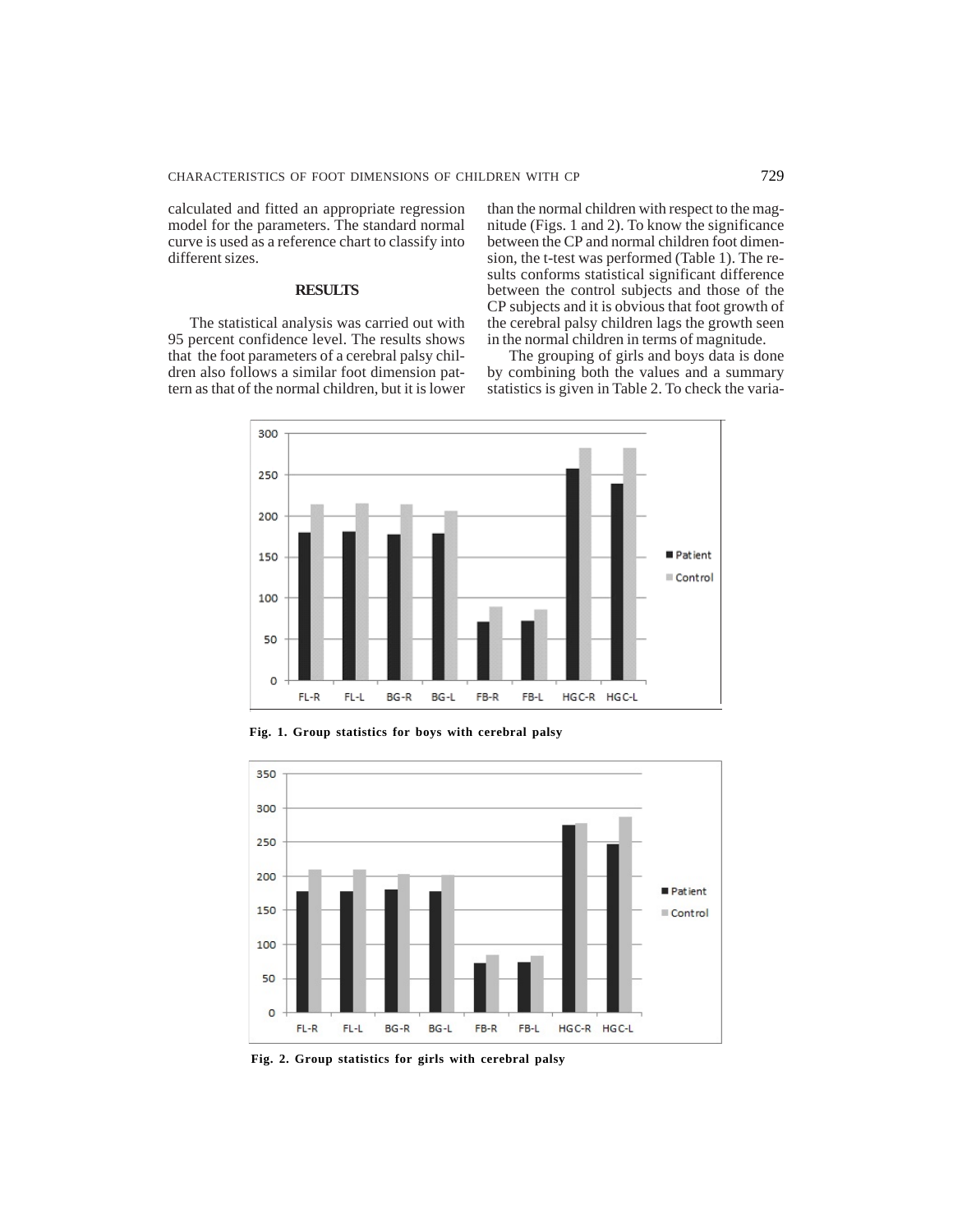tion on the growth pattern change and to test significance (Table 1) among the grouped variable because of the merging of data, it was compared with the combined normal children data and the results were the same as of the previous girls and boys separate analyses.

**Table 2: Descriptive statistics for boys and girls (combined) with cerebral palsy**

| Parameter            | Type    | Mean   | Std.<br>deviation |
|----------------------|---------|--------|-------------------|
| Foot length - right  | Control | 212.00 | 16.96             |
|                      | Patient | 178.70 | 20.93             |
| Foot length - left   | Control | 212.17 | 17.052            |
|                      | Patient | 179.59 | 21.76             |
| Ball girth - right   | Control | 208.80 | 17.293            |
|                      | Patient | 178.78 | 17.252            |
| Ball girth - left    | Control | 204.48 | 25.45             |
|                      | Patient | 178.56 | 18.16             |
| Foot breadth - right | Control | 86.83  | 8.43              |
|                      | Patient | 71.83  | 8.80              |
| Foot breadth - left  | Control | 84.91  | 11.24             |
|                      | Patient | 72.79  | 10.56             |
| Heel girth circum-   | Control | 280.05 | 38.40             |
| ference - right      | Patient | 263.97 | 44.92             |
| Heel girth circum-   | Control | 284.68 | 44.85             |
| ference - left       | Patient | 242.58 | 33.87             |

The general regression equation -for 'Foot Length (FL)' as the response variable and the other parameters namely Ball Girth Circumference (BGC), Foot Breadth (FB) and Heel Girth Circumference (HGC) being the independent variables is as follows,

 $FL = a_1 + a_2 \times BGC + a_3 \times FB + a_4 \times HGC$  (1) Where,  $a_1$ ,  $a_2$ ,  $a_3$  and  $a_4$  are the regression coefficients.

The  $\mathbb{R}^2$  value for the foot length compared with other foot dimensions for left and right foot is 0.74 and 0.72 respectively, which is sufficient to fit a regression equation. The regression model for the left foot length of boys is given by (equation 2),

FL (left) = 20.85-0.34×BGC+2.282×

 $FB+0.232\times HGC$  (2)

Similarly for right foot length of boys is given by

FL (right)= -15.54+0.938×BGC+0.033×  $FB+0.101\times HGC$  (3)

The correlation coefficients were computed for all possible combinations of the various foot parameters and representative values of the boys left feet and the girls right feet are presented as examples in Tables 3 and 4. From Table 3, it is observed that the correlation between foot length, ball girth circumference, foot breadth and heel girth correlation of left feet of boys is having sufficient degree of correlation. In case of girls right foot measurement, that is from Table 4, only foot breadth with respect to ball girth circumference is showing significant correlation and rest of the variables are having weaker correlation. So in case of girls, the foot dimensions don't have significant correlation between the variables. Thus the Foot Length computed from the above equation based on the values of the other parameters namely Ball Girth Circumference, Foot Breadth and Heel Girth Circumference.

From the statistical analysis, the variances  $(\sigma^2)$  for defining parameters of the orthoses namely: The Foot Length, the Ball Girth, the Foot Breadth and the Heel Girth Circumference were arrived at, the variances of  $\sigma$  = 17 for Foot Length,  $σ = 17.3$  for Ball Girth,  $σ = 8.4$  for Foot Breadth,  $σ$ = 44.6 for Heel Girth Circumference. Based on the normal distribution, the spread and coverage of the patients foot dimensions for prescription of 'off the shelf orthoses' would be about 68

**Table 1: t-test for boys and girls with cerebral palsy – Independent Samples Test**

| Parameter                        | <i>t</i> -test equality<br>of means (boys)<br>significance<br>$(2-tailed)$ | <i>t-test equality</i><br>of means (girls)<br>significance<br>$(2-tailed)$ | <i>t-test equality</i><br>of means (girls<br>and boys<br>combined)<br>significance<br>$(2-tailed)$ |
|----------------------------------|----------------------------------------------------------------------------|----------------------------------------------------------------------------|----------------------------------------------------------------------------------------------------|
| Foot length - right              | $0 \le 0.5$                                                                | $0 \le 0.5$                                                                | $0 \le 0.5$                                                                                        |
| Foot length - left               | $0 \le 0.5$                                                                | $0 \le 0.5$                                                                | $0 \le 0.5$                                                                                        |
| Ball girth - right               | $0 \le 0.5$                                                                | $0 \le 0.5$                                                                | $0 \le 0.5$                                                                                        |
| Ball girth - left                | $0 \le 0.5$                                                                | $0 \le 0.5$                                                                | $0 \le 0.5$                                                                                        |
| Foot breadth - right             | $0 \le 0.5$                                                                | $0 \le 0.5$                                                                | $0 \le 0.5$                                                                                        |
| Foot breadth - left              | $0 \le 0.5$                                                                | $0 \le 0.5$                                                                | $0 \le 0.5$                                                                                        |
| Heel girth circumference - right | $0.013 \leqslant 0.5$                                                      | $0.768$ ( $>0.5$ )                                                         | 0.021~(< 0.5)                                                                                      |
| Heel girth circumference - left  | $0 \le 0.5$                                                                | $0 \le 0.5$                                                                | 0 (< 0.5)                                                                                          |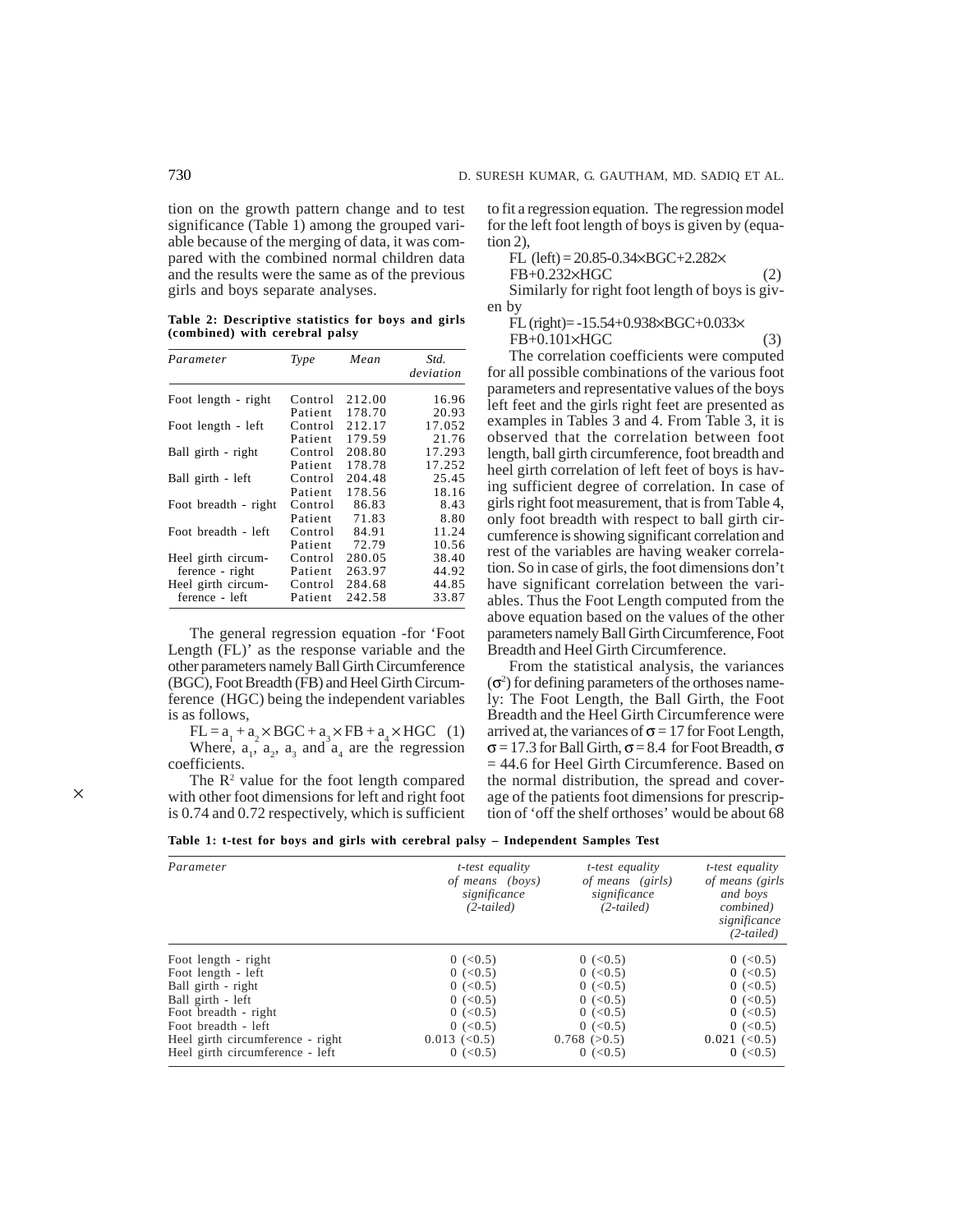|                     |                                         | Foot length<br>(Left foot) | Ball girth<br>circum-<br>(Left foot) | Foot breadth<br>(Left foot) | Heel girth<br>$circum-$<br>ference<br>(Left foot) |
|---------------------|-----------------------------------------|----------------------------|--------------------------------------|-----------------------------|---------------------------------------------------|
| Pearson Correlation | Foot length (Left foot)                 | 1.000                      | 0.783                                | 0.814                       | 0.669                                             |
|                     | Ball girth circumference<br>(Left foot) | 0.783                      | 1.000                                | 0.974                       | 0.534                                             |
|                     | Foot breadth (Left foot)                | 0.814                      | 0.974                                | 1.000                       | 0.536                                             |
|                     | Heel girth circumference<br>(Left foot) | 0.669                      | 0.534                                | 0.536                       | 1.000                                             |

|  |  |  |  |  |  | Table 3: Correlation between the various foot parameters for boys left foot |  |  |  |  |
|--|--|--|--|--|--|-----------------------------------------------------------------------------|--|--|--|--|
|--|--|--|--|--|--|-----------------------------------------------------------------------------|--|--|--|--|

|  | Table 4: Correlation between the various foot parameters for girls' right foot |  |  |  |  |  |  |  |  |  |
|--|--------------------------------------------------------------------------------|--|--|--|--|--|--|--|--|--|
|--|--------------------------------------------------------------------------------|--|--|--|--|--|--|--|--|--|

|                     |                                          | Foot length<br>(Right foot) | Ball girth<br>circum-<br>(Rightfoot) | Foot breadth<br>(Right foot) | Heel girth<br>circum-<br>ference<br>(Right foot) |
|---------------------|------------------------------------------|-----------------------------|--------------------------------------|------------------------------|--------------------------------------------------|
| Pearson Correlation | Foot length (Right foot)                 | 1.000                       | 0.555                                | 0.533                        | 0.420                                            |
|                     | Ball girth circumference<br>(Right foot) | 0.555                       | 1.000                                | 0.894                        | 0.336                                            |
|                     | Foot breadth (Right foot)                | 0.533                       | 0.894                                | 1.000                        | 0.299                                            |
|                     | Heel girth circumference<br>(Right foot) | 0.420                       | 0.336                                | 0.299                        | 1.000                                            |

percent if the values were within 1 standard deviation of the Mean, that is, Mean  $\pm 1\sigma$  (Fig. 3) and would be 95 percent if the values were within 2 standard deviations of the mean, that is, Mean  $\pm 2\sigma$  (Fig. 4).

The various parameters for the design of the off-the-shelf orthoses in five different groups: that is, Size 1: Mean Values; Size 2: Mean Values  $-1$ σ; Size 3: Mean Values  $+1$ σ; Size 4: Mean Values -  $2\sigma$  and Size 5: Mean Values +  $2\sigma$  were derived. For each of the above 5 groups the Foot Length, Ball Girth, Foot Breadth and the Heel Girth Circumference values for the Control Data as well as for the Patients were computed as shown in Table 5.

#### **DISCUSSION**

The analysis done to get the pattern of cerebral palsy children foot growth shows two important aspects. One is that the growth of the cerebral palsy children foot follows a pattern and secondly that the pattern shows similarities between cerebral palsy children and control group. However the magnitude of growth for cerebral palsy children is lower than that of their counterpart, which is with respect to control group children. Even though there is a visible reduction in the growth rate, the t-test is performed between the CP and normal children foot dimension (Table 1) to evaluate whether the difference is sta-



95%

**Fig. 3. Coverage of patients for values within 1 standard deviation of the mean**

**Fig. 4. Coverage of patients for values within 2 standard deviations of the mean**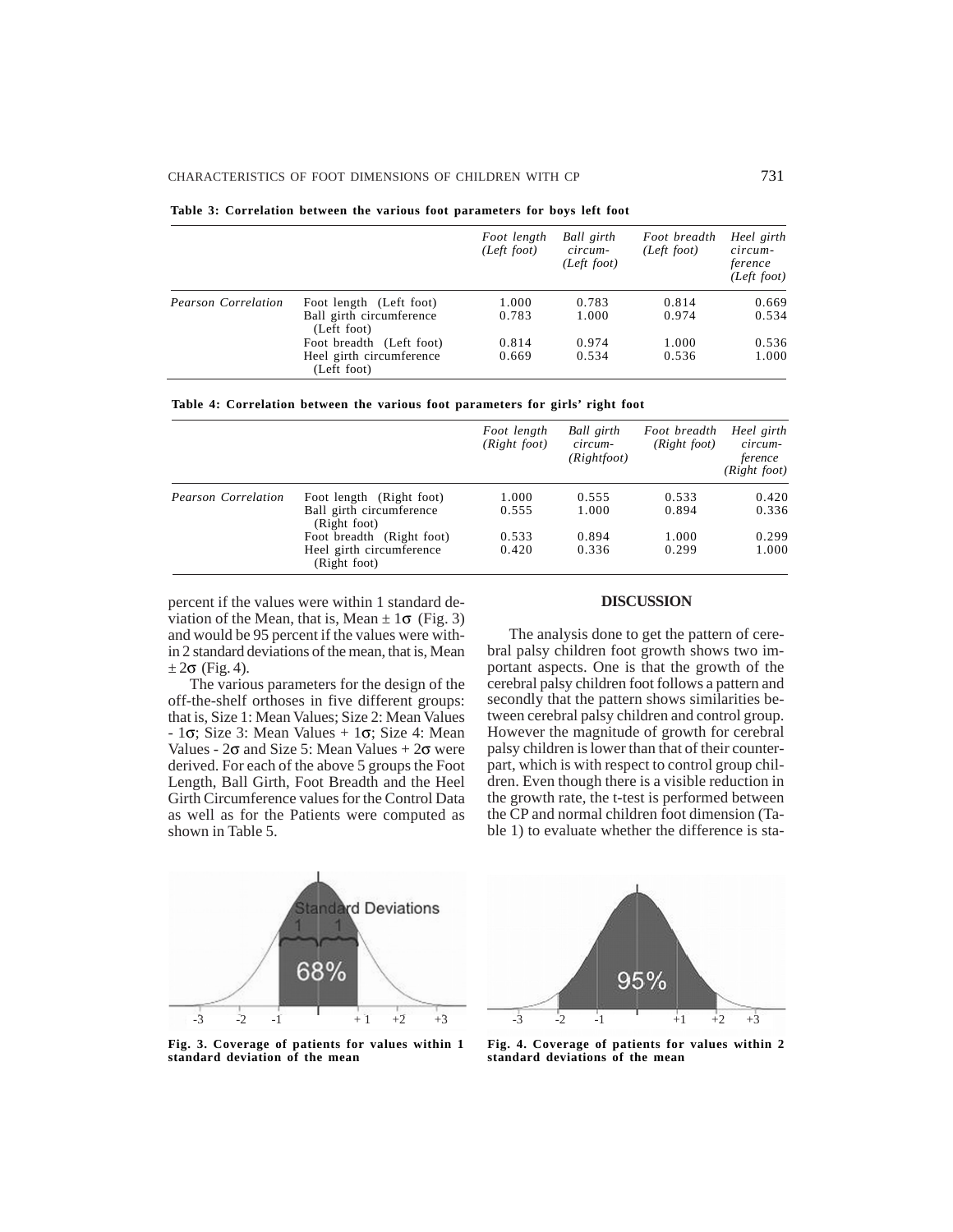| Parameters<br>(mm)               | Size 1  | Mean - 2ó values | Size 2  | Mean - 16 values | Size 3<br>Mean values |       | Size 4 | $Mean + 16$ values $Mean + 26$ values                       | Size 5 |       |
|----------------------------------|---------|------------------|---------|------------------|-----------------------|-------|--------|-------------------------------------------------------------|--------|-------|
|                                  | Control | Patients         | Control |                  |                       |       |        | Patients Control Patients Control Patients Control Patients |        |       |
| Foot length                      | 178.2   | 145.6            | 195.2   | 162.6            | 212.2                 | 179.6 | 229.2  | 196.6                                                       | 246.2  | 213.6 |
| Ball girth                       | 174.2   | 144.2            | 191.5   | 161.5            | 208.8                 | 178.8 | 243.4  | 196.1                                                       | 243.4  | 213.4 |
| Foot breadth                     | 70      | 56               | 78.4    | 64.4             | 86.8                  | 72.8  | 95.2   | 81.2                                                        | 103.6  | 89.6  |
| Heel girth<br>circum-<br>ference | 195.5   | 153.8            | 240.1   | 198.4            | 284.7                 | 243   | 329.3  | 332.2                                                       | 373.9  | 332.2 |

**Table 5: Orthosis parameters for Size 1, Size 2, Size 3, Size 4, Size 5**

tistically significant or not. The result suggests that there is a significant difference between the control subjects and those of the CP subjects and thus it is obvious that foot growth of the cerebral palsy children lags the growth seen in the normal children. This low foot growth than the normal children may be because of lower nutritional level intake by cerebral palsy children (Bruno da Silva 2014). However, the result shows similarity between the normal children foot growth pattern to cerebral palsy children foot growth pattern may be interpreted as the cerebral palsy itself doesn't directly contribute to deficiency in growth, rather the deficiency in foot growth may be because of most of the children with cerebral palsy may have problem with food intake (Andrew 2015).

Even though growth pattern exist, the growth variation between the control and cerebral palsy children is found and this suggests that the available grouping cannot be used and thus arises need to develop new sizing system. The sizing system will be less cumbersome if the girls' and boys' growth rate are same, so that the girls and boys growth data can be combined and statistically analyzed (Table 2). From the result it is found that there was no difference between the foot growth rates of girls and boys. This matches with the previous studies on the normal children's foot growth pattern (Wenger 1983; Volpen 1994). However the correlation between various foot dimensional parameters in terms of boys and girls changes. From Table 3, it is observed that the correlation between foot length, ball girth circumference, foot breadth and heel girth correlation of left feet of boys is having sufficient degree of correlation. This states that the foot length changes with respect to other foot parameters. This may be taken as base for calculating other dependent variables. However in case of girls right foot measurements, only

foot breadth with respect to ball girth circumference is showing significant correlation, and rest of the variables are having weaker correlation. This may be because of lower sample size which is less than that of boys sample size. There is sufficient degree of correlation for boys and can fit regression models to estimate the foot length. Furthermore, the combined group statistics of boys and girls suggest same pattern as of separate statistics of boys' data and girls' data, in case of girls, the foot dimensions don't have significant correlation between the variables; hence the estimate obtained from the regression model fitted in such situation will have less efficiency.

Furthermore the correlation on the boys' data may be used for development of standard orthosis dimensional parameters. Thus the Foot Length could be computed from the equation based on the values of the other parameters namely Ball Girth Circumference, Foot Breadth and Heel Girth Circumference. This led to suggest that the set of measurements tabled (Table 5) could optimise on the sizes to be manufactured, which would result in better productivity and easy availability of the orthoses. However that the existing foot data are collected in a particular region, which limits this calculated data be region specific. The study may be further expanded to develop a universal sizing system and also to increase its effectiveness of the orthosis.

#### **CONCLUSION**

The overriding objective was to establish that Anthropometric research could be used in studying characteristic of foot dimensions and product design in improving the ability to create specialized products. The development of a reli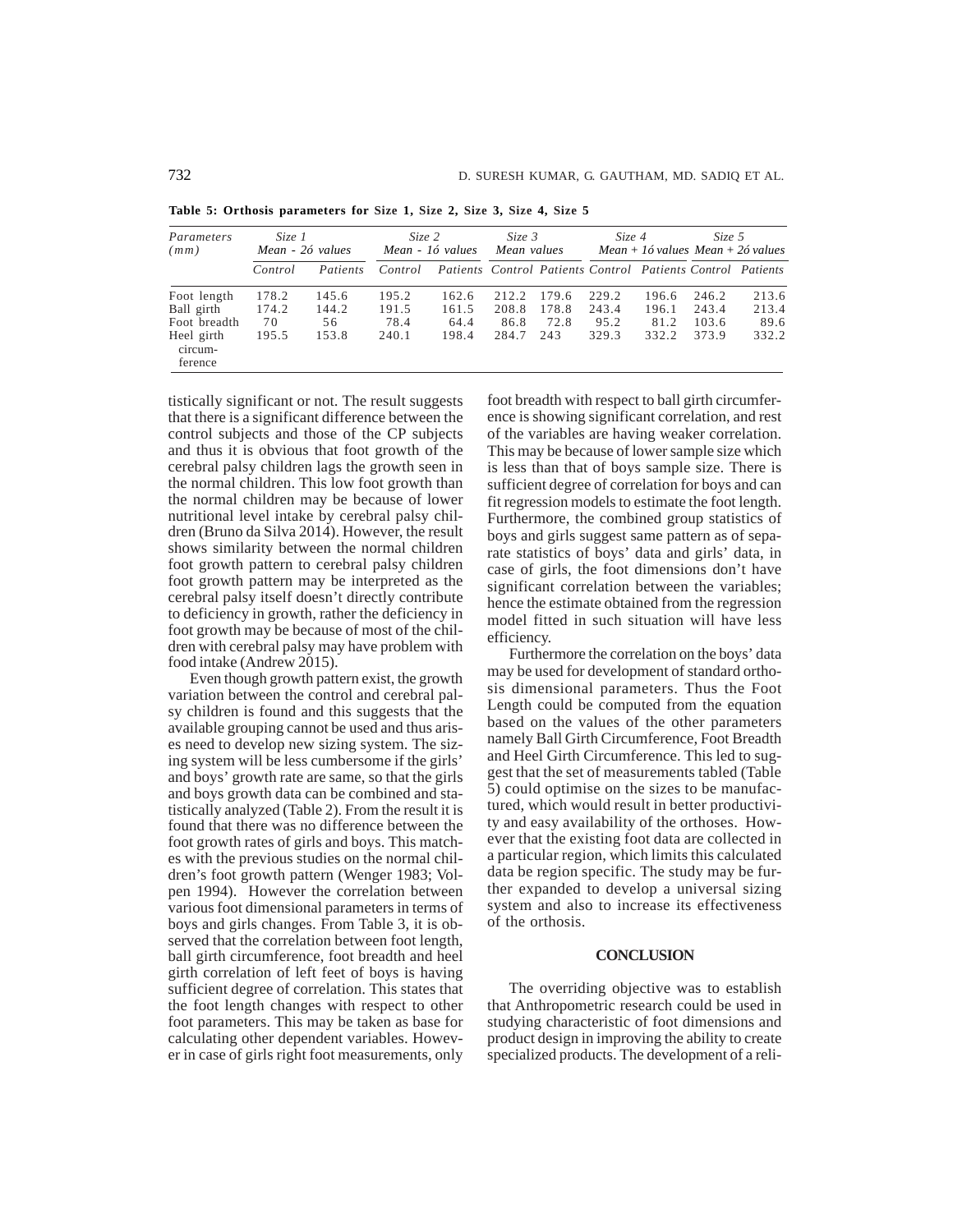able sizing system based on anthropometric principles of the study of children with Cerebral Palsy, contributed to the establishment of parametrization of orthoses to meet the needs of specific user groups, to optimise the number of items of a certain size to be manufactured and to improve the fit, comfort and reliability of the Orthoses.

The orthoses manufactured using the above dimensions would comfortably fit 95 percent of the children afflicted with cerebral palsy and they would now have access to 'off the shelf' orthoses which would result in quicker delivery, thus considerably reducing the time taken to obtain the 'Customised Orthosis' and would also ensure that the foot movement is restored immediately without having to undergo trauma till the customised foot orthosis arrived. Moreover, the cost of 'off the shelf' orthoses would be significantly lesser as compared to the 'customised' orthoses, thus making it affordable and accessible to a large number of children with cerebral palsy.

#### **RECOMMENDATIONS**

Thus the results shows positive note towards the objective and shows foot growth of cerebral palsy children follows the unique pattern. Also the correlation between the dimensional parameters exist, hence standardized parameters of orthosis dimensions may be used to develop off the self orthosis for children affected with cerebral palsy.

#### **ACKNOWLEDGEMENTS**

They also acknowledge the help and support received from Ms L.V.Jayashree, Director, The Spastics Society of Tamilnadu (SPASTN), Mr. Karthik Ranganatha Rao, HOD, Department of Physiotherapy, The Spastics Society of Tamilnadu (SPASTN) and Ms Vinuthan, Department of Physiotherapy, The Spastics Society of Tamilnadu (SPASTN).The authors express their deep sense of gratitude to Mr. K Dayalan, CSIR-CLRI for his vital suggestions and help and support during the Data Collection Phase.

#### **REFERENCES**

- Andrew MJ, Parr JR, Montague-Johnson C, Braddick O, Laler K, Williams N, Baker B, Sullivan PB 2015. Optimising nutrition to improve growth and reduce neurodisabilities in neonates at risk of neurological impairment, and children with suspected or confirmed cerebral palsy. *BMC Pediatr,* 15: 12.
- Bax M, Goldstein M, Rosenbaum P, Leviton A, Paneth N, Dan B et al. 2005. Proposed definition and classification of cerebral palsy. *Dev Med Child Neurol,* 571- 576.
- Bruno da Silva CA, Antunes MFR, Bruno da Silva BA, Bruno da Silva LA, Bruno da Silva RA, Brandao-Neto J 2014. Changes in growth patterns due to nutritional adjustment in children of Northeast Brazil. *Journal of Local and Global Health Science,* 5.
- Gould N, Moreland M, Trevino S, Alvarez R, Fenwick J, Bach N 1990. Foot growth in children age one to five years. *Foot Ankle,* 10: 211-213.
- Himmelmann K, Hagberg G, Beckung E, Hagberg B, Uvebrant P 2005. The changing panorama of cerebral palsy in Sweden: IX Prevalence and origin in the birth-year period 1995–1998. *Acta Paediatr,* 94:  $287 - 294$ .
- Hoiness PR, Capjon H, Lofterodo B 2014. Bony foot surgery performed at the same time as single-event multilevel surgery in children with cerebral palsy-Effects on pain, rehabilitation and outcome- Quantitative and qualitative analyses. *Gait Posture,* 39: S132.
- Vincer MJ, Allen AC, Allen VM, Baskett TF, O'Connell CM 2014. Trends in the prevalence of cerebral palsy among very preterm infants (<31 weeks' gestational age). *Paediatr Child Health,* 19(4): 185-189.
- Nashner LM, Cook AS, Marin O 1983. Stance posture control in select groups of children with cerebral palsy: Deficits in sensory organization and muscular coordination. *Exp Brain Res,* 49: 393-409.
- Paz K, Scher, David MS 2015. Foot deformities in children with cerebral palsy. *Curr Opin Pediatr,* 27(1): 67-74.
- Ries AJ, Novacheck TF, Schwartz MH 2015*. The Efficacy of Ankle-Foot Orthoses on Improving the Gait of Children with Diplegic Cerebral Palsy: A Multiple Outcome Analysis, PM and R.* (in press)
- Rosenbaum P, Paneth N, Leviton A Goldstein M, Martin B 2007. A report: The definition and classification of cerebral palsy April 2006. *Dev Med Child Neurol,* 49: 8-14.
- Self L, Dagenais L, Shevell M 2012. Congenital noncentral nervous system malformations in cerebral palsy: A distinct subset? *Dev Med Child Neurol,* 54: 748-752.
- Volpon JB 1994. Footprint analysis during the growth period. *J Pediatr Orthop,* 14: 83-85
- Wenger DR, Mauldin D, Morgan D, Sobol MG, Pennebaker M, Thaler R 1983. Foot growth rage in children age one to six years. *Foot Ankle,* 3: 207- 210.
- Zifchocka RA, Davisb I 2008. A comparison of semicustom and custom foot orthotic devices in high and low-arched individuals during walking. *Clin Biomech,* 23: 1287–1293.